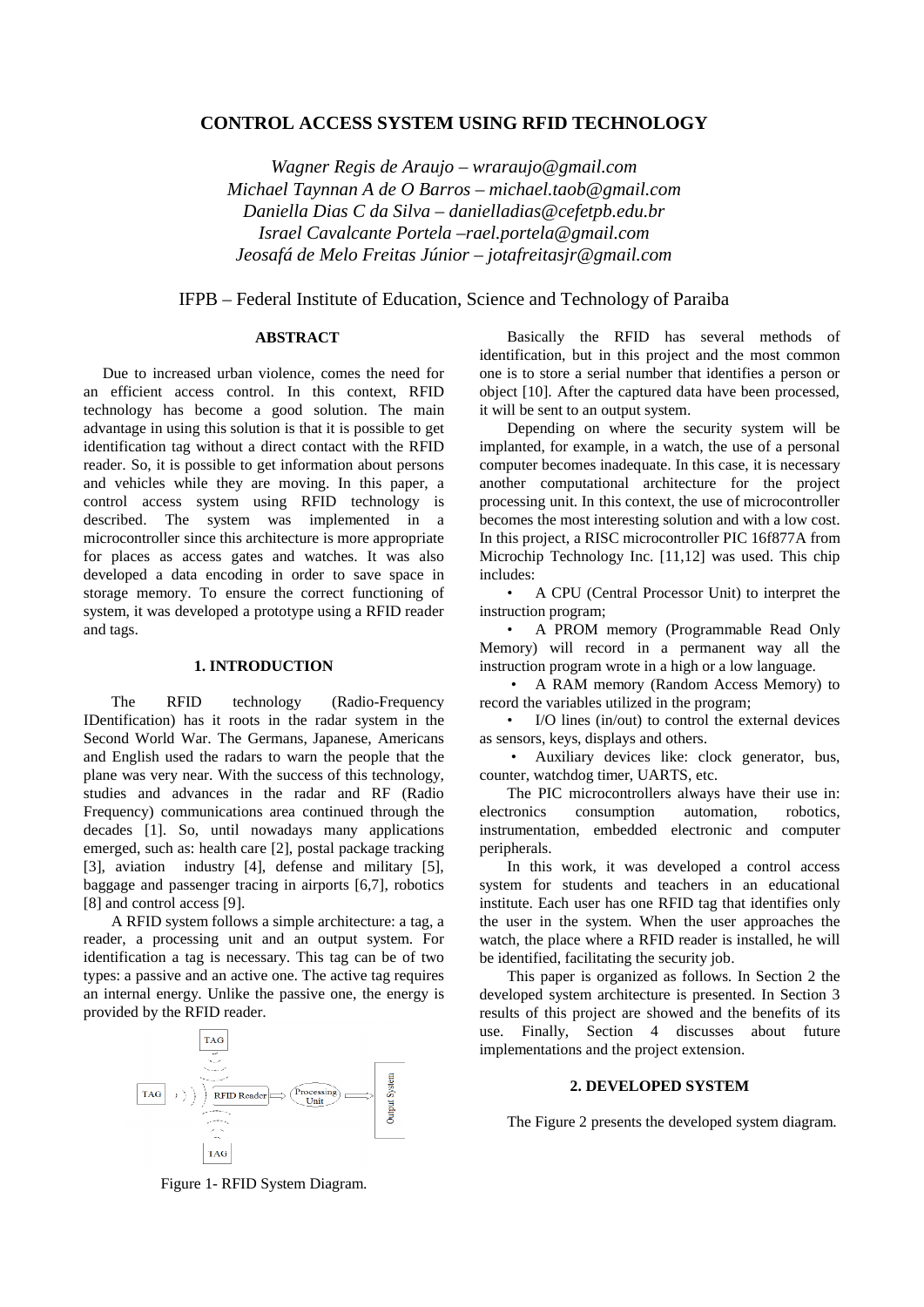

Figure 2- Developed System Diagram.

The reader sends an ID tag in four bytes which are in ASCII format. These digits are received by Serial Module (SD). SD receives these data and sends to the Translator Module (TM). TM returns the coded ID (IDC) in three bytes which are codificated in four nibbles. The IDC is sent to the Main Module (MM) which stores it in a FIFO (First In, First Out). The FIFO is stored in the PIC's internal memory and an interruption is started. When this interruption occurs the Search Module gets the first IDC in the FIFO. Based on IDC the user information is recovered from the external memory. Calculation from address is explained after that.

The user data are recorded in an external flash memory in a codified form. This codification intends to save space in memory and will be explained afterwards. The read data for the Search Module are passed to TM and it decodes the data to the ASCII format, forming a register (RC) that includes the user's name and function (student/teacher/server). The register is passed to Display Module (DM) which shows user's information in a LCD Display.

The operation of each module is presented in the next sections.

#### **2.1. Serial Module**

This module gets the tag identification through an internal RFID reader working on 125 KHz and RS232C is used as the data communication interface. This reading is performed with a physical connection of pin 3 from reader to microcontroller pin RC7. The reader sends serially the RFID tag identification using a baud rate of 9600 bauds. When the RFID tag is about the reader, it generates an interruption that triggers all the processing for this tag. The interruption is generated by CP pin (pin 1 from the reader) determining that an identification is ready for transmission through the serial interface. Pin 6 from reader is set in a high level state to use the ASCII characters. A library that makes the reading of data from reader is written using the C programming language

#### **2.2. Translator Module**

In encoding process the Translator Module intends to represent ASCII characters in a nibble with six bits. Once in decoding process each nibble is represented in ASCII characters.

To encode the characters:

- 1. Between 20H and 3FH the two least significant bits (MSB) are zero so they are discarded.
- 2. Between 40H and 5FH it is subtracted 40H and afterwards the two MSB are discarded.

To decode the characters:

- 1. Between 20H and 3FH a left shift two is performed and two MSB are made zero.
- 2. Between 0H and 1FH it is added 40H to nibble representation.

Figure 3 shows the coding and decoding process.



Figure  $3 - (a)$  Encoding and (b) Decoding processes.

In the (a) part, the user's information is represented in ASCII pure characters, which are the fist array of bits. Afterwards, the algorithm, explained in the beginning of this module, will be run with the characters, that is the second array. And finally, the two MSD bits are discarded forming the encoded register, which is the third array. After this process, the data will be recorded in the flash memory by the search module.

In the (b) part, an encoded register is rescued in the flash memory by the search module separating the array and completing the data with 0 bit in MSB. After that, the algorithm, showed in the beginning of this module, is run. So, the final data is pure ASCII characters, ready to be used in the display module.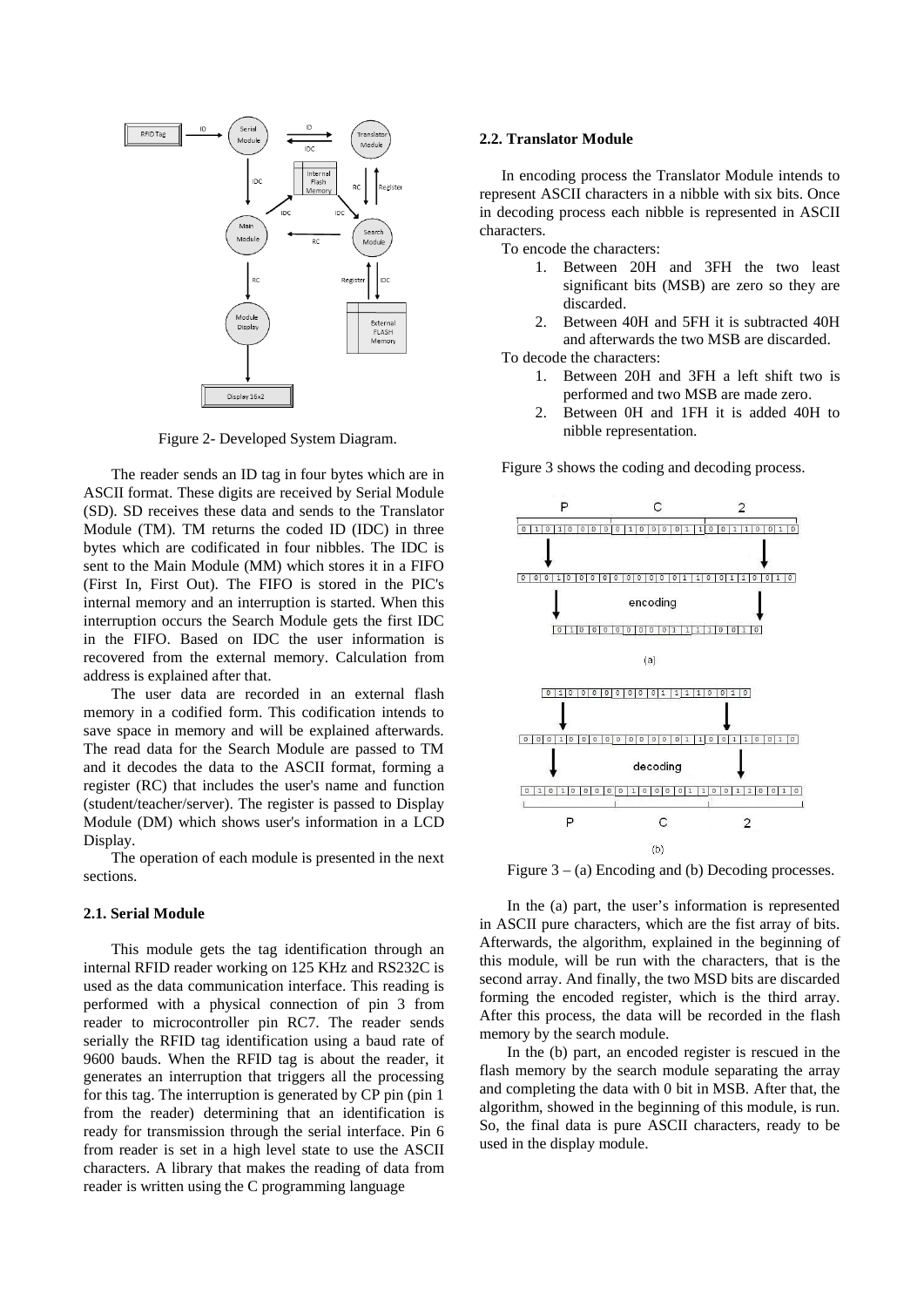### **2.3. Search Module**

In this project, it was used an external flash memory since PIC internal memory size is not enough to store all users registers. The goal of this module is to perform the external memory search. I²C protocol [13] was used for serial communication with flash memory. To search the user's information an index search is made. The address is calculated based on the length of the register with the user's ID.

Each register has 33 ASCII characters, where 4 characters represent the ID, 28 characters the name and 1 character the codified information data (function). The register will be stored in the flash memory in 6 bits format (nibble). Calculating total of bits for 33 nibbles that will be stored in flash: 33 nibbles  $*$  6 bits = 198bits that corresponds to 24.75 bytes. Hence, it was used 25 bytes to store the 33 nibbles (24bytes + 1nibble). Note that the last byte has 6 useful bits, so the two MSB (More Significant Bit) bits are defined as 0.

In storing it is used a union 3byte\_4nibbles. This union receives 4 nibbles and converts it to 3 bytes format. The process was made in the fist nibble to 32th, 4 nibbles a time, totaling 192bits (24 bytes). The last nibble (33th) is treated separately, on account of the two 0 in MSB bits.

Byte format 25:  $[**X X X X X X 0 0**] (**X**=**n**ibble.)$ 

In reading a byte array is used to read information in flash memory.

After that, a union of 3bytes\_4nibbles is used. This union gets 3 bytes a time and converts it to 4 nibbles format. The process was made in the first byte to the 24th, in 3 a group of 3 bytes, totaling 192 bits. The last byte (25th) is treated separately, on account of a needed right shift two (>>2) to a byte to nibble convertion.

# **3.4. Display Module**

LCD (Liquid Crystal Display) was used to show user information. Basically the alphanumeric LCDs follow a default interface specification, which are 14 access pins (for LCD without back-light illumination) or 16 pins (for LCD with back-light illumination).

In this project it was used an LCD with 14 pins. Data bus consists of pins 7 to 14. This bus receives data and commands. Pins 4 and 5 signal if data bus information is command or data.

First step consists of configuring PIC ports that will be used. PortD (4 bits mode) was used for data and portE (E2,E1,E0) was used for control commands. Control pins correspond respectively to RS (Register Select), RW (Read/Write) and E (Enable).

 After LCD configuration process a list of commands is performed for the LCD is really able to be used. In addition to this, the LCD is reset not to interfere with the data that will be displayed. So, Display Module is able to show the user's information.

### **3. RESULTS**

The whole system has been simulated and the results were grateful. Coding and decoding process demonstrate a real saving space in memory.

In simulation process ID tag input was replaced by random data which was transmitted by serial interface.

To prove the correct functioning of the system it was developed a prototype using an internal RFID reader and MicroGenios PIC KIT 16f Family v3.0 [14] (Figure 4). Grateful results were obtained.



Figure 4 - System Prototype.

For implementation of the whole system, 77% of the PIC's Program Memory was used. PI02-(R2/W)/P RFID reader [15] was the choice for the prototype. It works in 125MHz frequency, and it reads tags up to 7 cm of distance. The reader sends the data in two ways: codified with the Wiegand26 protocol or in a serial mode. In this project, serial mode was used. When reader sends data in a serial mode, pin 6 must be connected to VCC and the data output is transmitted through pin 3. It is also necessary to connect pin 1 of reader to PIC's pin responsible by interruption. So, when a new tag is read by RFID reader, an interruption (through pin 1) is started and recognized by PIC which begins all process relating to this tag.

### **4. FINAL CONSIDERATIONS**

After prototype development other improvements can be done. The next step is the system implantation in the Federal Institute. For this a RFID reader with a greater range will be necessary. Gate control through the system is also a desired improvement.

Studies have been made about the interference of the RFID reader in the microcontroller PIC. This interference is due to the magnetic field sent by the reader which can generate a lot of noise in the PIC's circuit. Possible solution for this problem is a bigger distance between PIC and RFID reader. Another characteristic is when a vehicle enters the reader's magnetic field all the data sent by the reader returns to it. It is because the metallic body of the vehicle returns all the signals, acting as a mirror. Solutions must be studied to solve these problems.